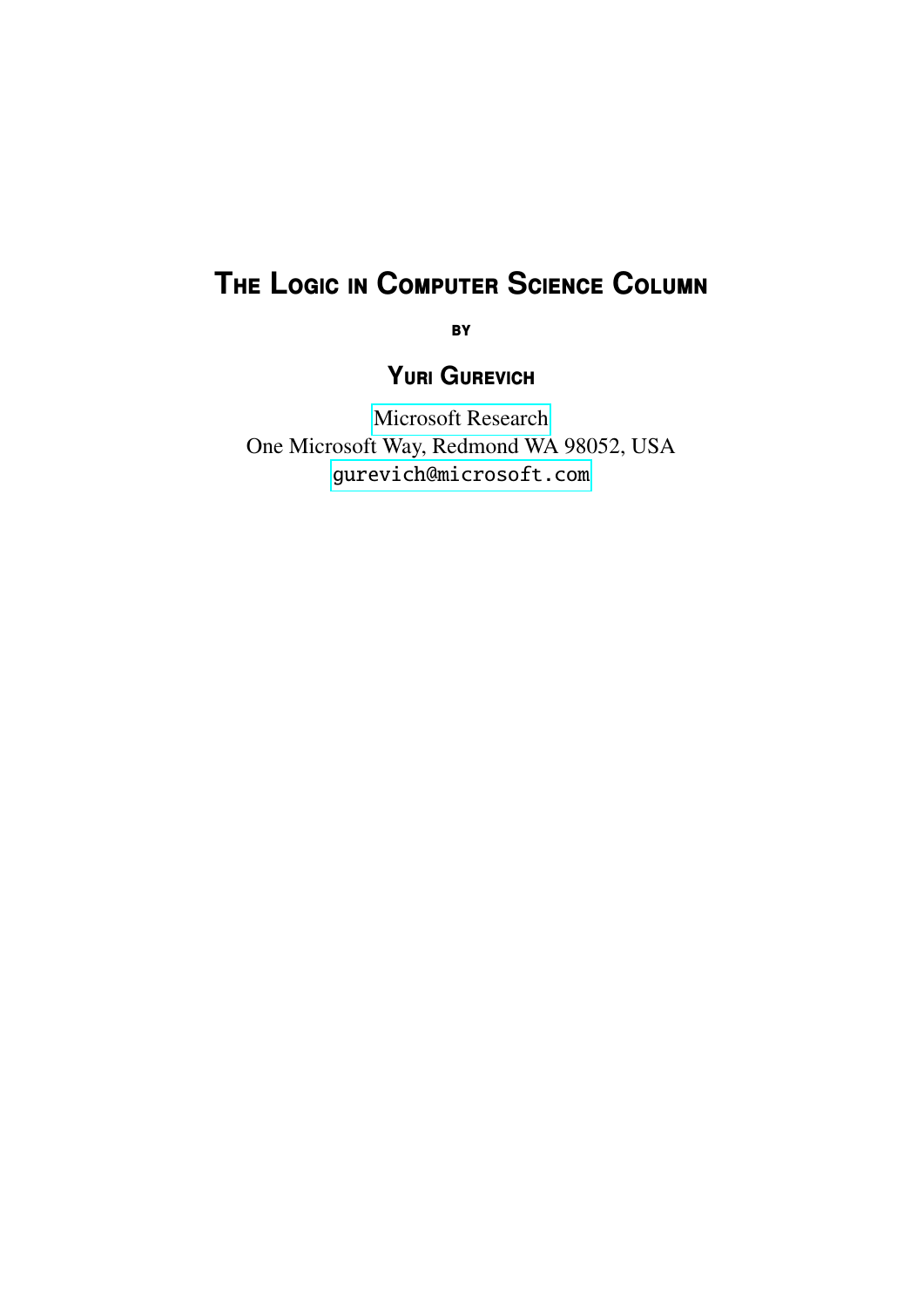## Viewpoints on "Logic activities in Europe", twenty years later

Luca Aceto ICE-TCS, School of Computer Science, Reykjavik University <luca@ru.is>

#### 1 Origin of and motivation behind this enterprise

Prompted by a reference to it in a recent [CACM editorial by Moshe Vardi](http://cacm.acm.org/magazines/2015/8/189832-why-doesnt-acm-have-a-sig-for-theoretical-computer-science/fulltext) [\[15\]](#page-8-0), I belatedly read the very interesting piece on [logic activities in Europe](http://research.microsoft.com/en-us/um/people/gurevich/Opera/105.pdf) [\[8\]](#page-8-1) that Yuri Gurevich published in SIGACT News in 1994. While reading Yuri's thoughtprovoking article, I was struck by the idea that it might be interesting to ask some selected colleagues to contribute opinion pieces to the Bulletin of the EATCS reflecting on the points raised by Yuri in that article twenty years later. Thomas Henzinger, Joost-Pieter Katoen, Wolfgang Thomas and Moshe Vardi accepted my invitation and agreed to share their views with the theoretical-computer-science community at large. You can read their contributions in the "viewpoint pieces" that follow this prefatory note of mine and I trust that you will enjoy reading them as much as I did.

My goal in commissioning those articles was to start a reflection within the theoretical-computer-science community in Europe and in North America, but also more globally, as to how we can improve the research ecosystem in theoretical computer science within our own countries, continents as well as in the world at large. You are all most welcome to provide your opinions and counterpoints as comments or posts on my professional  $blog<sup>1</sup>$  $blog<sup>1</sup>$  $blog<sup>1</sup>$ , where the viewpoint pieces are also published individually, or as contributions to future issues of the Bulletin of the EATCS. All these opinions will be useful input for the Council of the EATCS, so that our association can serve the theoretical-computer-science community in the best possible way.

In order to contribute to this discussion, in the remainder of this note I will offer my own quarter-baked and admittedly disjointed thoughts related to Yuri's

<span id="page-1-0"></span><sup>1</sup><http://processalgebra.blogspot.is/>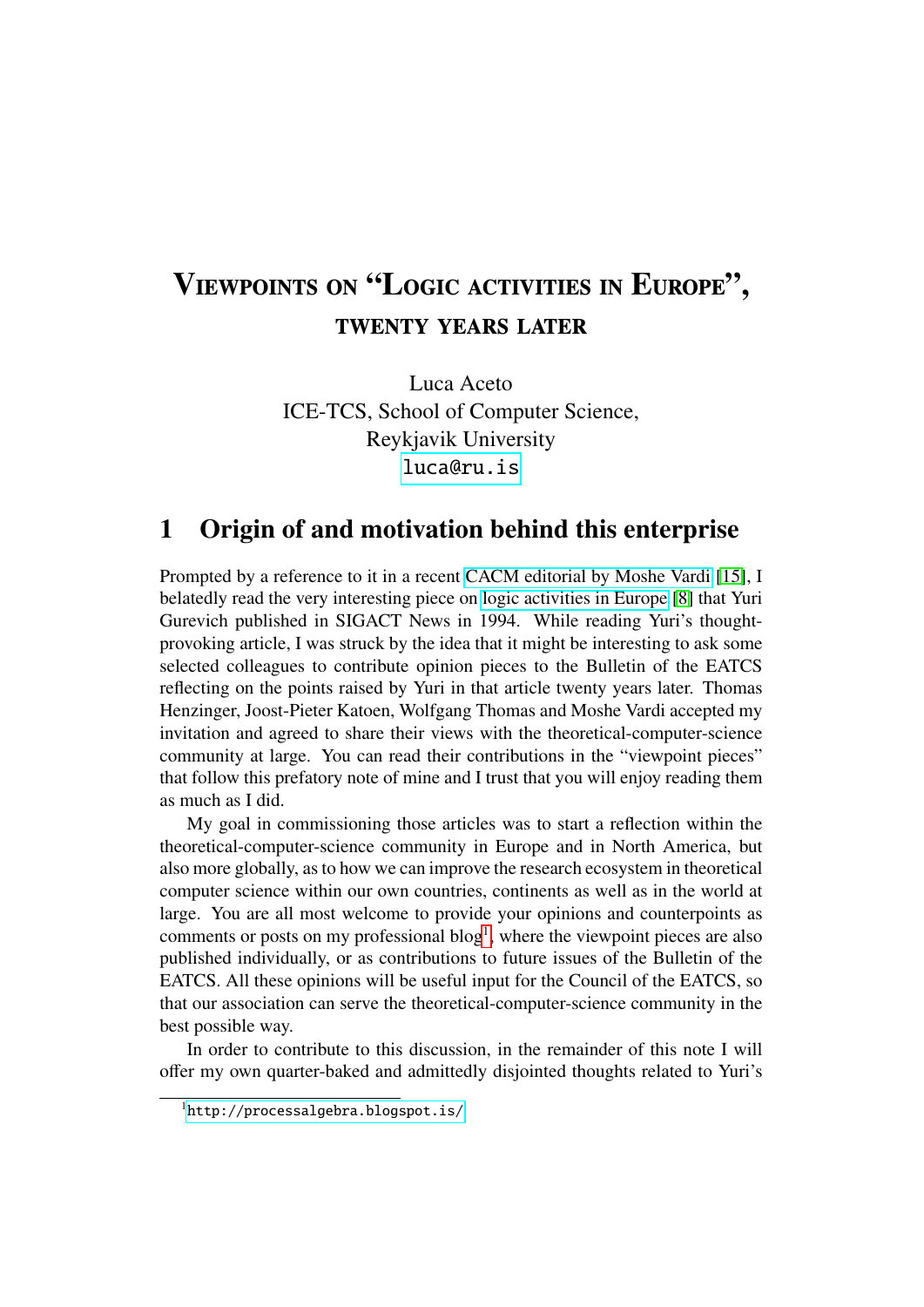piece in the hope that others will feel tempted to do a much better job than I.

### 2 Some personal reflections on Yuri's article

In order to provide some context for some of the thoughts I had while reading Yuri Gurevich's report, let me start by recalling the setting that led to its writing.

In the autumn 1992, Yuri visited a "fair number of West European centers of logic research." In Yuri's words, he tried "to learn more about logic investigations and applications in Europe", where logic is intended as "logic in computer science".

At the start of his report, Yuri notes that, despite the communication between researchers in theoretical computer science in Europe and the US,

"... it is amazing, however, how different computer science is, especially theoretical computer science, in Europe and the US. American theoretical computer science centers heavily around complexity theory.

. . . A much greater proportion of European research goes into programming language theory, semantics, specification languages, proof systems, verification methods, etc."

Yuri uses the term "formal methods" for all of the aforementioned areas of European focus and says:

"Europeans put much more faith and efforts into foundational investigations of software and hardware technology and into developing formal methods for use in software and hardware."

Even though European theoretical computer scientists still contribute much research related to formal methods, I think that it is fair to say that work belonging to what Yuri would call formal methods has blossomed in the US too, leading to high impact work. Without any pretension of completeness and focusing only on methods for use in the development of software and hardware, at the time of Yuri's Grand Tour of Western European institutions,

- Clarke and Emerson in the US and Queille and Sifakis in France had already sown the seeds of what will eventually be called *model checking* [\[6,](#page-7-0) [14\]](#page-8-2), a major approach for computer-aided verification that, since then, has seen substantial developments and industrial applications throughout the world;
- Vardi and Wolper had developed the automata-theoretic approach to model checking linear-time temporal logic [\[16\]](#page-8-3);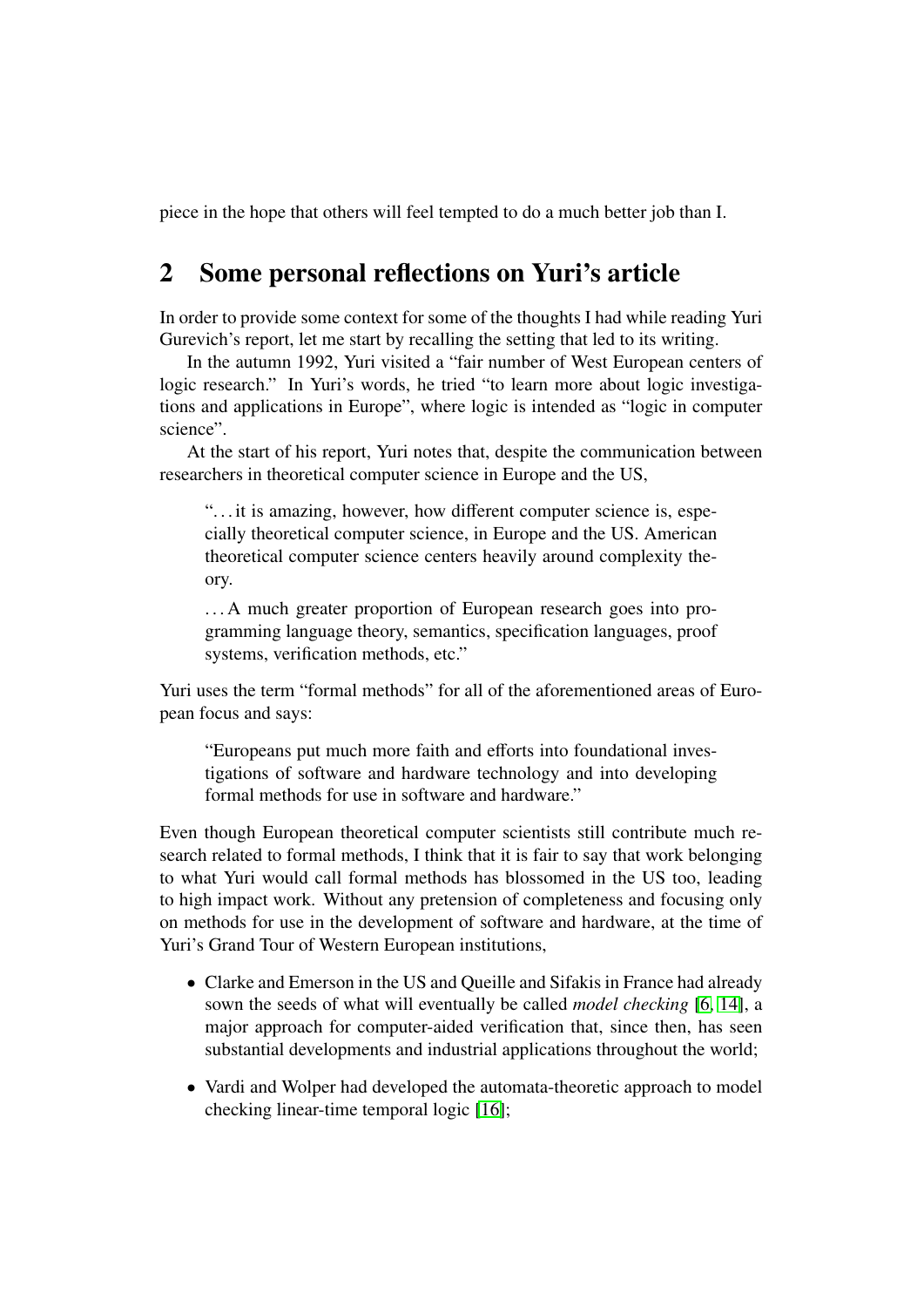- Alur and Dill had already carried out their seminal work on the model of *timed automata* [\[2,](#page-7-1) [3\]](#page-7-2), which has found considerable application over the last twenty years in modelling and analysis of real-time systems and is embodied in software tools for computer-aided verification (with the leading ones being developed in Europe);
- the model of hybrid automata proposed by Alur, Courcoubetis, Henzinger and Ho in [\[1\]](#page-7-3) was already supported by the HYTECH software tool developed at Cornell by Henzinger and Ho [\[10\]](#page-8-4).

Indeed, in hindsight, it is rather ironic that the year of publication of Yuri's piece coincides with what I consider to be a watershed event for the application of formal methods in industry in the US, namely the discovery of the [Pentium FDIV](https://en.wikipedia.org/wiki/Pentium_FDIV_bug) [bug](https://en.wikipedia.org/wiki/Pentium_FDIV_bug) [\[13\]](#page-8-5). The Pentium Bug brought model-checking and theorem-proving based verification for hardware systems in the limelight. Today the use of formal methods and verification tools is commonplace at companies such as Amazon [\[12\]](#page-8-6), Facebook [\[5\]](#page-7-4), Intel (see the slides by John Harrison at [http://www.cl.cam.](http://www.cl.cam.ac.uk/~jrh13/slides/oregonsummerschool-26jul12/slides.pdf) [ac.uk/~jrh13/slides/oregonsummerschool-26jul12/slides.pdf](http://www.cl.cam.ac.uk/~jrh13/slides/oregonsummerschool-26jul12/slides.pdf)), Microsoft [\[4\]](#page-7-5) and NASA [\[11\]](#page-8-7). Based on this evidence, it seems to me that there is belief in the worth (and, in fact, in the need for the use) of formal methods in the US too. The growing recognition of research in formal methods in the US is also witnessed by the rich funding received by the NSF Expedition in Computing projects DeepSpec (<http://deepspec.org/>) and ExCAPE ([https://](https://excape.cis.upenn.edu/) [excape.cis.upenn.edu/](https://excape.cis.upenn.edu/)).

In my humble opinion, however, what has *not* changed is that, unlike in Europe, the research underlying the tremendous advances in formal methods research is still not seen as contributing to theoretical computer science in the US.

The successful applications of formal methods research over the last twenty years have certainly vindicated this belief aired by Yuri in his report:

"the tour gave me more confidence that a logician may be of great help to software engineers and even himself/herself may be a successful software engineer."

From a European (and personal) perspective, the year 1994 saw also the birth of the Basic Research in Computer Science centre (BRICS) of the Danish National Research Foundation. The centre was richly funded from 1994 till 2006, hosted an international PhD school and attracted top-class researchers from all over the world to Aarhus and Aalborg in Denmark to work on both Volume A and Volume B topics. I believe that a look at research in theoretical computer science in Denmark today clearly indicates that the spirit of BRICS is still very much alive there, and that researchers located in that country carry out high quality research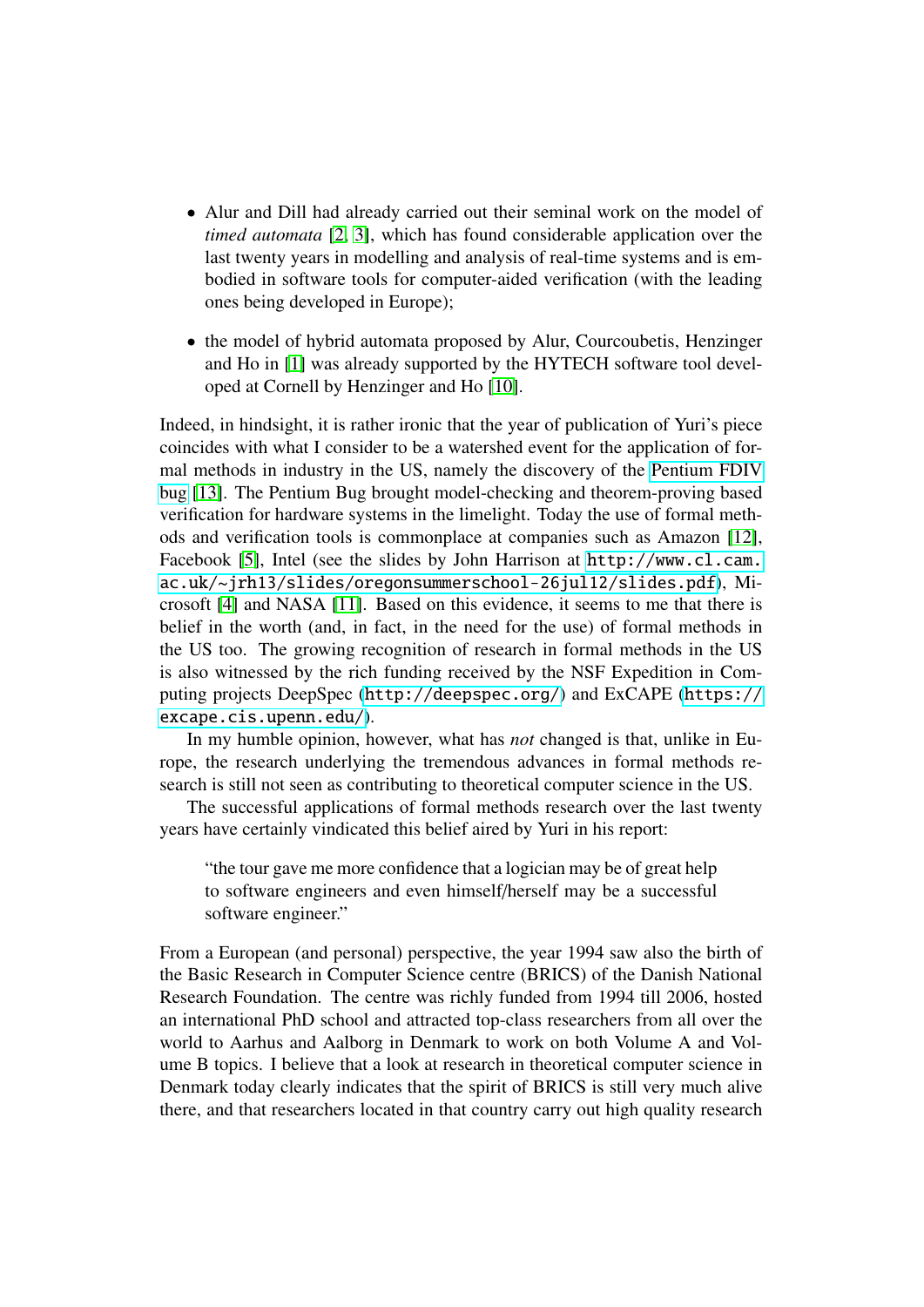in both algorithms and complexity, and formal methods. I chose Denmark as an example simply because I was lucky enough to be part of BRICS for many years, but, to my mind, research in both algorithms and complexity, and formal methods is alive and well in many other European countries.

In his report, Yuri wrote:

"Too often complexity theorists are not interested at all in semantics and (what we call here) formal methods, and too often experts in formal methods are not interested in and do not know modern complexity theory."

This is something I find rather unfortunate. It is, of course, natural to focus on one's own branch of theoretical computer science. However, by not showing interest in each other's work, our community misses excellent opportunities for cross fertilization and this might sometimes slow down advances in our field. As an example, I encourage you to look at the slides for a recent invited talk by Moshe Vardi that are available at [http://www.cs.rice.edu/~vardi/papers/sr15.](http://www.cs.rice.edu/~vardi/papers/sr15.pdf) [pdf](http://www.cs.rice.edu/~vardi/papers/sr15.pdf).

However, even a cursory look at the proceedings of conferences such as CON-CUR, ICALP (Track B) and LICS indicates that there is much research in presentday Volume B theoretical computer science that has strong connections with algorithms and complexity theory and that ought to be of some interest to Volume A researchers. Moreover, Volume B researchers do benefit from Volume A research, and, as highlighted by Vardi's presentation, the algorithmic study of games is an excellent example of the potential for cross-fertilization between the two areas.

Yuri devoted Section 3 of his report to discuss what is good with the research environment in Europe. As I have tried to highlight above, several of the "good points" of theoretical-computer-science research in Europe mentioned by Yuri are very much shared by US research these days, and key approaches to computeraided verification based on model checking and theorem proving have been developed both in Europe and the US, sometimes in cooperative efforts. The US hosts a very active and influential group of researchers working on semantics of programming languages both at universities and in industrial research laboratories. The work of these colleagues builds on seminal notions (for example, Structural Operational Semantics) and software tools (such as the Coq proof assistant, <https://coq.inria.fr/>) developed in Europe and often sees a welcome cooperation between researchers across the Atlantic.

I guess that Yuri's statement to the effect that

"Functional Programming, logic programming, automata and formal language theory are more popular in Europe."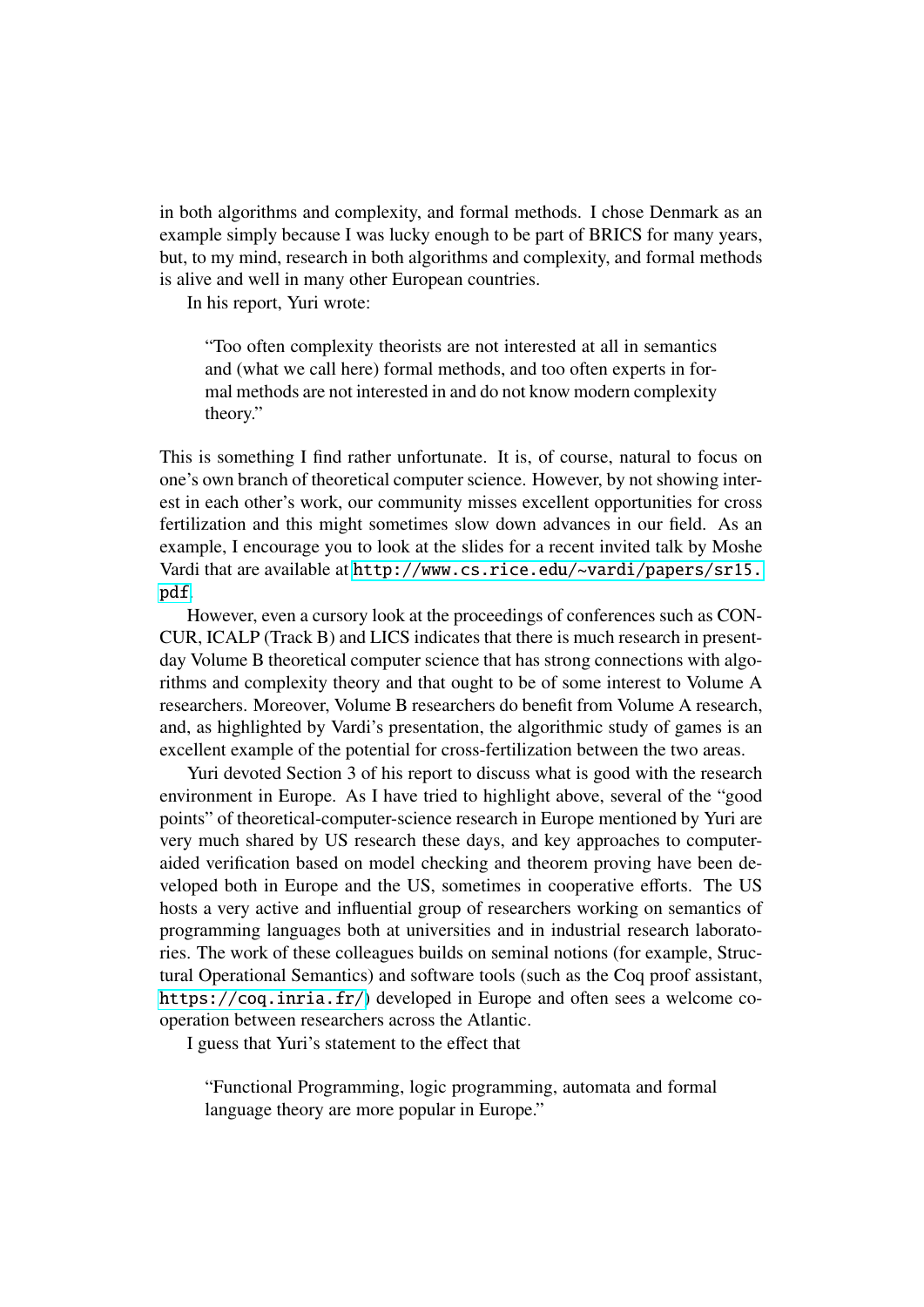is still true to a large extent. However, it seems to me that the popularity of functional programming has increased in the US and that the resurgence of automata theory is visible in American research as well. (To wit, see the research I mentioned earlier in this note and the ExCAPE project.)

I like to think that the sense of community in logic activities in Europe to which Yuri referred in his report still exists today. (I encourage you to read the contribution by Katoen and Thomas for their thoughts on this matter.) However, the recent creation of ACM SIGLOG has given North American researchers in logic and computation a natural meeting point. Moreover, since I expect that many members of SIGLOG are based in Europe, that association can serve, just like the EATCS, as a meeting point for researchers across the Atlantic and can play an important role in developing joint research activities.

Section 4 of Yuri's report was devoted to a discussion of some negative points of the European work on logic and computation, and of the "European system" in general. Yuri pointed out that the European system is more conservative than the one in the US, that academic schools play an overly important role in it and that the connection between industrial and academic research is not as close as it could, and perhaps should, be. For a discussion of these criticisms, I refer you to Thomas Henzinger's thought-provoking viewpoint piece in this volume.

On a more technical note, I think that research on "pure functional programming" over the last twenty years and the advent of multi-core machines have increased the practical importance of the functional programming paradigm. For instance, several financial domain-specific languages have a functional core; see the list at <http://www.dslfin.org/resources.html>. On this point, Philip Wadler wrote to me saying:

Yuri Gurevich, in Section 4.3 of "Logic Activities in Europe", writes that (in 1994) current functional languages "are not sufficiently efficient yet". These days it is common for functional languages to rank highly in programming language benchmark "shootouts", with languages such as Clojure, Erlang, F#, Haskell, OCaml, Racket, Scala all doing well, and often rivalling the performance of C++. Increased interest in parallel and distributed computing has raised the importance of functional programming and immutable data.

Gurevich also conjectures "Maybe a right mixture of imperative and functional programming is needed, an imperative language with a clean and powerful functional components." It is interesting that he chose not to put it the other way around. Many functional languages have a lambda calculus core with direct support for computational effects. Further, monads in Haskell (and adapted to other languages, including Clojure, F#, and Scala) provide a way of embedding "impure"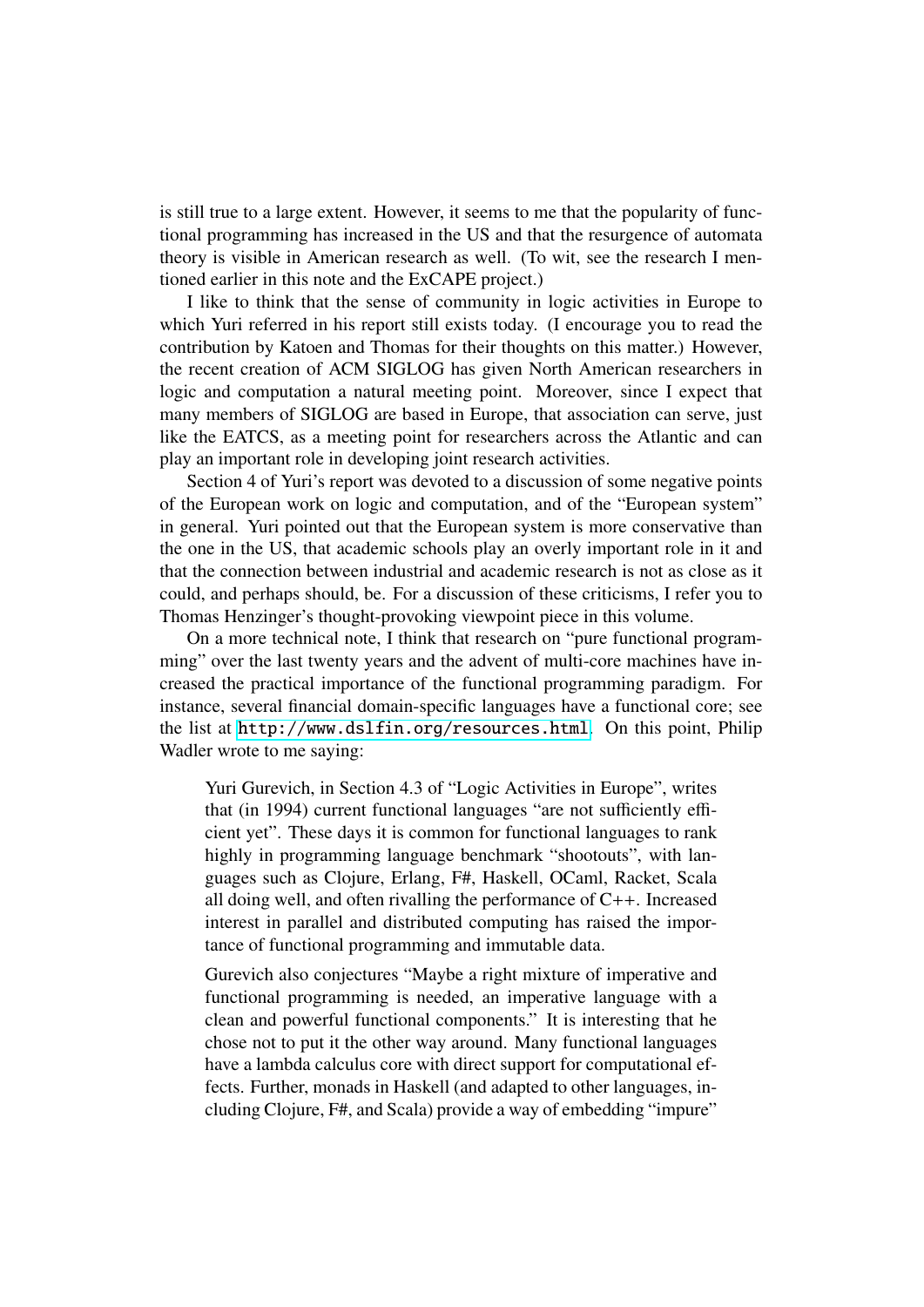computational effects within a "pure" functional language, using the type system to delimit what effects can occur where.

For an accessible discussion of the connections between logic and programming and of the "proofs as programs/propositions as types" paradigm, I encourage you to read a recent Communications of the ACM article by Philip Wadler [\[17\]](#page-8-8).

The final part of Yuri's report was devoted to a discussion of the use of proof assistants in computer system verification and in mathematics. I do not think anyone could have imagined the amazing developments in the use of proof assistants in mathematical research and in software development, as well as the advances in research on their foundations, over the last twenty years. Moreover, this development provides an excellent example of what can be achieved by collaborative enterprises across national and continental borders.

The use of proof assistants in mathematical research has led to the complete formalization of very long and deep proofs—see, for instance, the work on a for-mal proof of the Kepler conjecture [\[9\]](#page-8-9), on the four-colour theorem<sup>[2](#page-6-0)</sup> and on the so-called Odd Order Theorem in group theory [\[7\]](#page-7-6). In software development, the CompCert project led by Xavier Leroy has investigated the formal verification of realistic compilers usable for critical embedded software and has developed a formally verified optimizing compiler for a large subset of the C programming language. See <https://en.wikipedia.org/wiki/CompCert>.

On the foundational front, the recent development of Homotopy Type Theory (see <http://homotopytypetheory.org/>) has provided yet another example of what can be achieved via a joint American-European effort. I hope that transnational and trans-continental research efforts such as the Homotopy Type Theory one will help foster research cooperation on a global scale in the future, leading to advances in our field that would not be possible (or would be much slower) otherwise.

With a delay of over twenty years, I thank Yuri Gurevich for taking the time to write the article that serves as an inspiration to the contributions that follow this prefatory piece of mine in the Logic Column of this issue of the Bulletin of the EATCS. I hope that these viewpoints and the ensuing further discussion within our community will help us realize what the strengths and weaknesses of our respective research ecosystems are, and that we can always learn by analyzing them critically and with an open mind, as well as by interacting and studying each other's work across the continental or Volume A/Volume B divides.

Acknowledgments I thank Philip Wadler for sending me his opinions on Yuri Gurevich's comments related to pure functional programming in [\[8,](#page-8-1) Section 4.3],

<span id="page-6-0"></span><sup>2</sup><http://research.microsoft.com/en-US/people/gonthier/4colproof.pdf>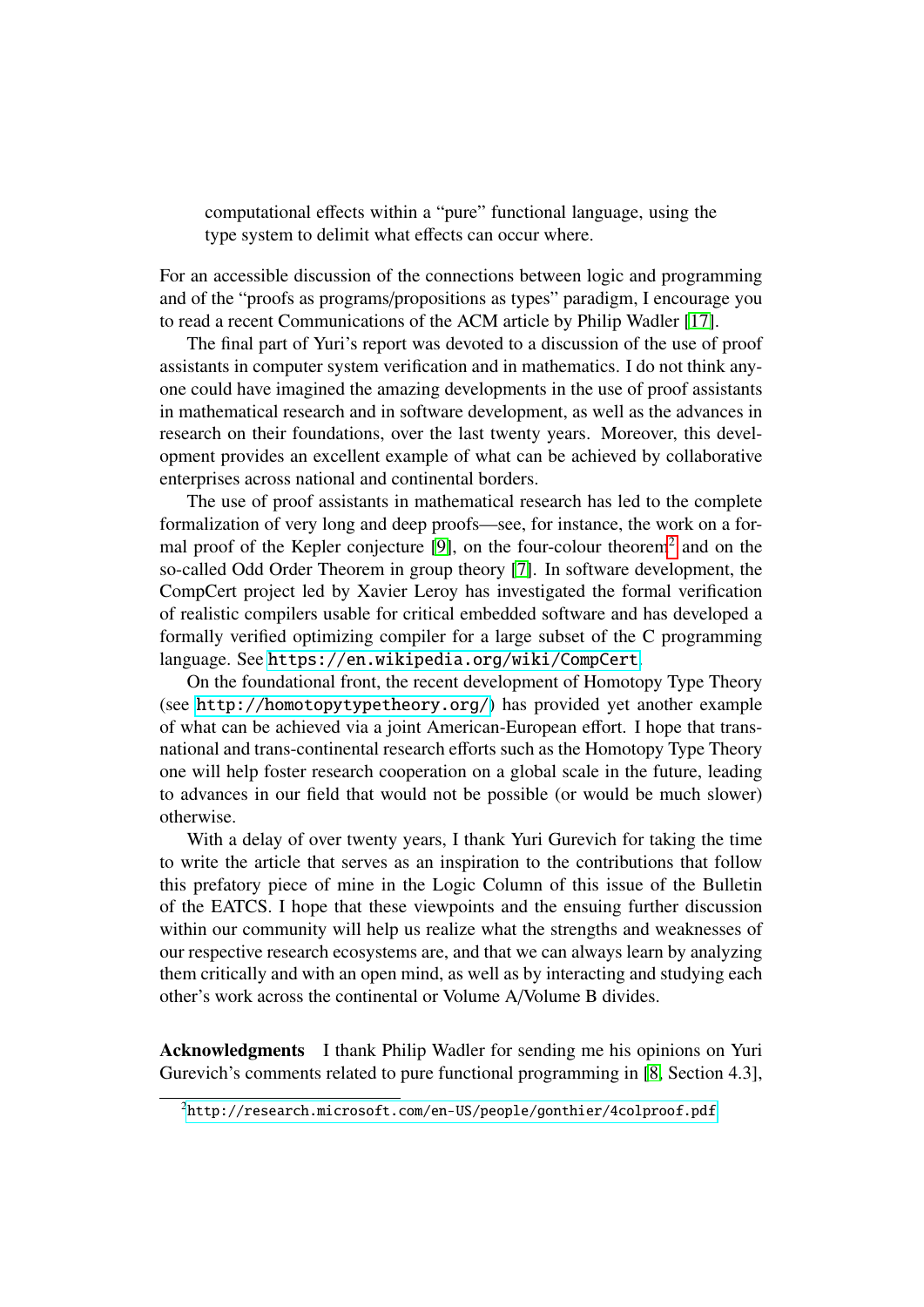and Thomas Henzinger, Joost-Pieter Katoen, Wolfgang Thomas and Moshe Vardi for contributing viewpoint articles to this issue of the Bulletin of the EATCS. Ignacio Fábregas, Álvaro García-Pérez and Moshe Vardi provided comments on drafts of this note that led to improvements in the presentation and helped me to correct some imprecisions. Any remaining infelicity is solely my responsibility.

### **References**

- <span id="page-7-3"></span>[1] Rajeev Alur, Costas Courcoubetis, Thomas A. Henzinger, and Pei-Hsin Ho. Hybrid automata: An algorithmic approach to the specification and verification of hybrid systems. In Robert L. Grossman, Anil Nerode, Anders P. Ravn, and Hans Rischel, editors, *Hybrid Systems*, volume 736 of *Lecture Notes in Computer Science*, pages 209–229. Springer, 1992.
- <span id="page-7-1"></span>[2] Rajeev Alur and David L. Dill. Automata for modeling real-time systems. In Mike Paterson, editor, *Automata, Languages and Programming, 17th International Colloquium, ICALP90, Warwick University, England, July 16–20, 1990, Proceedings*, volume 443 of *Lecture Notes in Computer Science*, pages 322–335. Springer, 1990.
- <span id="page-7-2"></span>[3] Rajeev Alur and David L. Dill. A theory of timed automata. *Theoretical Computer Science*, 126(2):183–235, 1994.
- <span id="page-7-5"></span>[4] Thomas Ball. Correctness via compilation to logic: A decade of verification at Microsoft Research. In Michael Feldman and S. Tucker Taft, editors, *Proceedings of the 2014 ACM SIGAda annual conference on High integrity language technology, HILT 2014, Portland, Oregon, USA, October 18-21, 2014*, pages 69–70. ACM, 2014.
- <span id="page-7-4"></span>[5] Cristiano Calcagno, Dino Distefano, Jérémy Dubreil, Dominik Gabi, Pieter Hooimeijer, Martino Luca, Peter W. O'Hearn, Irene Papakonstantinou, Jim Purbrick, and Dulma Rodriguez. Moving fast with software verification. In Klaus Havelund, Gerard J. Holzmann, and Rajeev Joshi, editors, *NASA Formal Methods - 7th International Symposium, NFM 2015, Pasadena, CA, USA, April 27–29, 2015, Proceedings*, volume 9058 of *Lecture Notes in Computer Science*, pages 3–11. Springer, 2015.
- <span id="page-7-0"></span>[6] E.M. Clarke and E.A. Emerson. Design and synthesis of synchronization skeletons using branching-time temporal logic. In D. Kozen, editor, *Proceedings of the Workshop on Logic of Programs,* Yorktown Heights, volume 131 of *Lecture Notes in Computer Science*, pages 52–71. Springer, 1981.
- <span id="page-7-6"></span>[7] Georges Gonthier, Andrea Asperti, Jeremy Avigad, Yves Bertot, Cyril Cohen, François Garillot, Stéphane Le Roux, Assia Mahboubi, Russell O'Connor, Sidi Ould Biha, Ioana Pasca, Laurence Rideau, Alexey Solovyev, Enrico Tassi, and Laurent Théry. A machine-checked proof of the odd order theorem. In Sandrine Blazy, Christine Paulin-Mohring, and David Pichardie, editors, *Interactive Theorem Proving - 4th International Conference, ITP 2013, Rennes, France, July 22-26, 2013.*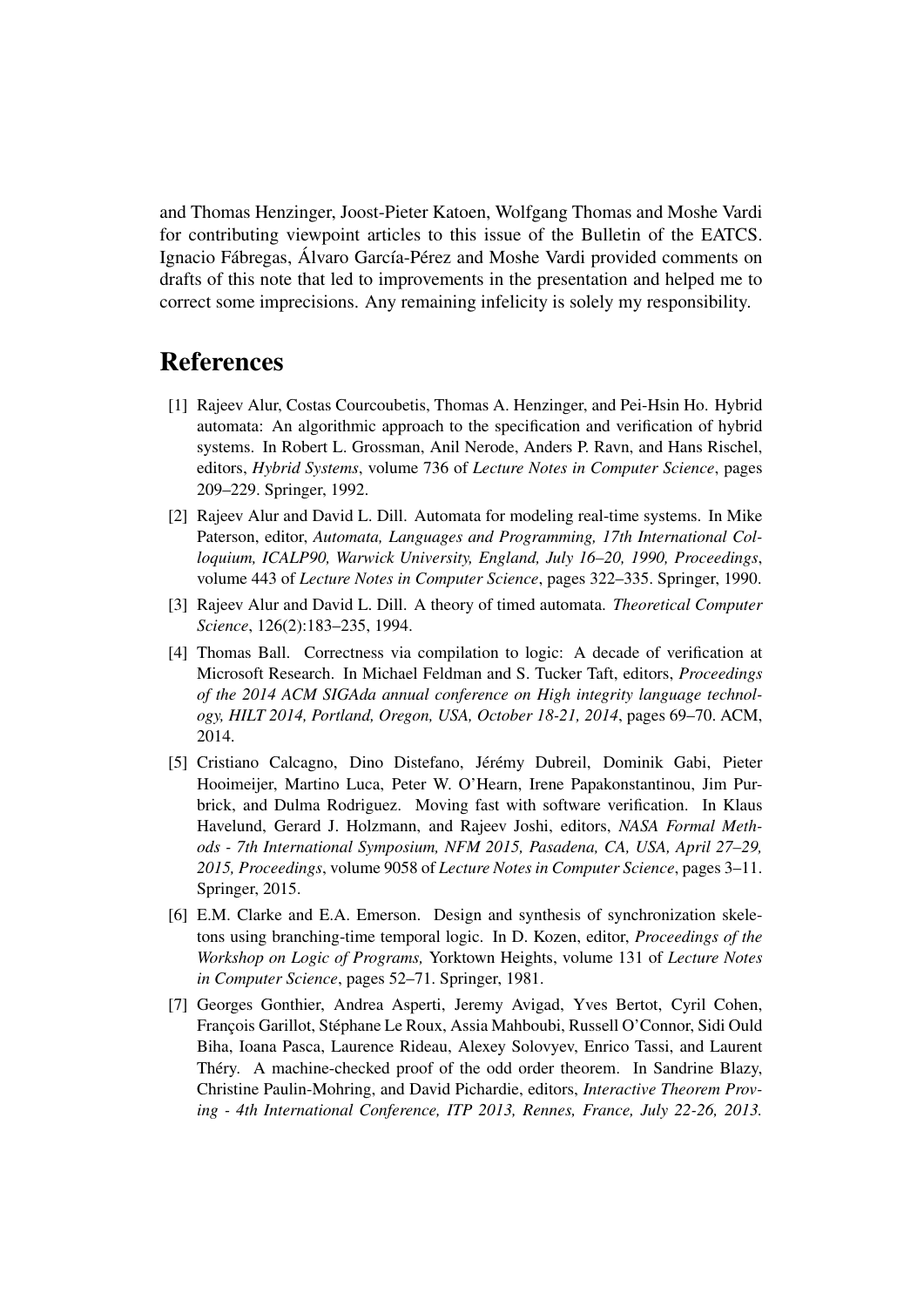*Proceedings*, volume 7998 of *Lecture Notes in Computer Science*, pages 163–179. Springer, 2013.

- <span id="page-8-1"></span>[8] Yuri Gurevich. Logic activities in europe. *SIGACT News*, 25(2):11–24, 1994.
- <span id="page-8-9"></span>[9] Thomas C. Hales, Mark Adams, Gertrud Bauer, Dat Tat Dang, John Harrison, Truong Le Hoang, Cezary Kaliszyk, Victor Magron, Sean McLaughlin, Thang Tat Nguyen, Truong Quang Nguyen, Tobias Nipkow, Steven Obua, Joseph Pleso, Jason Rute, Alexey Solovyev, An Hoai Thi Ta, Trung Nam Tran, Diep Thi Trieu, Josef Urban, Ky Khac Vu, and Roland Zumkeller. A formal proof of the kepler conjecture. *CoRR*, abs/1501.02155, 2015.
- <span id="page-8-4"></span>[10] Thomas A. Henzinger and Pei-Hsin Ho. HYTECH: the cornell hybrid technology tool. In Panos J. Antsaklis, Wolf Kohn, Anil Nerode, and Shankar Sastry, editors, *Hybrid Systems II*, volume 999 of *Lecture Notes in Computer Science*, pages 265– 293. Springer, 1994.
- <span id="page-8-7"></span>[11] Gerard J. Holzmann. Mars code. *Communications of the ACM*, 57(2):64–73, 2014.
- <span id="page-8-6"></span>[12] Chris Newcombe, Tim Rath, Fan Zhang, Bogdan Munteanu, Marc Brooker, and Michael Deardeuff. How Amazon web services uses formal methods. *Communications of the ACM*, 58(4):66–73, 2015.
- <span id="page-8-5"></span>[13] Vaughan R. Pratt. Anatomy of the Pentium bug. In Peter D. Mosses, Mogens Nielsen, and Michael I. Schwartzbach, editors, *TAPSOFT'95: Theory and Practice of Software Development, 6th International Joint Conference CAAP*/*FASE, Aarhus, Denmark, May 22-26, 1995, Proceedings*, volume 915 of *Lecture Notes in Computer Science*, pages 97–107. Springer, 1995.
- <span id="page-8-2"></span>[14] J. P. Queille and J. Sifakis. Specification and verification of concurrent systems in CESAR. In *International symposium on programming (Turin, 1982)*, volume 137 of *Lecture Notes in Computer Science*, pages 337–351. Springer, 1982.
- <span id="page-8-0"></span>[15] Moshe Y. Vardi. Why doesn't ACM have a SIG for theoretical computer science? *Communications of the ACM*, 58(8):5, 2015.
- <span id="page-8-3"></span>[16] Moshe Y. Vardi and Pierre Wolper. Reasoning about infinite computations. *Information and Computation*, 115(1):1–37, 1994.
- <span id="page-8-8"></span>[17] Philip Wadler. Propositions as types. *Communications of the ACM*, 58(12):75–84, 2015.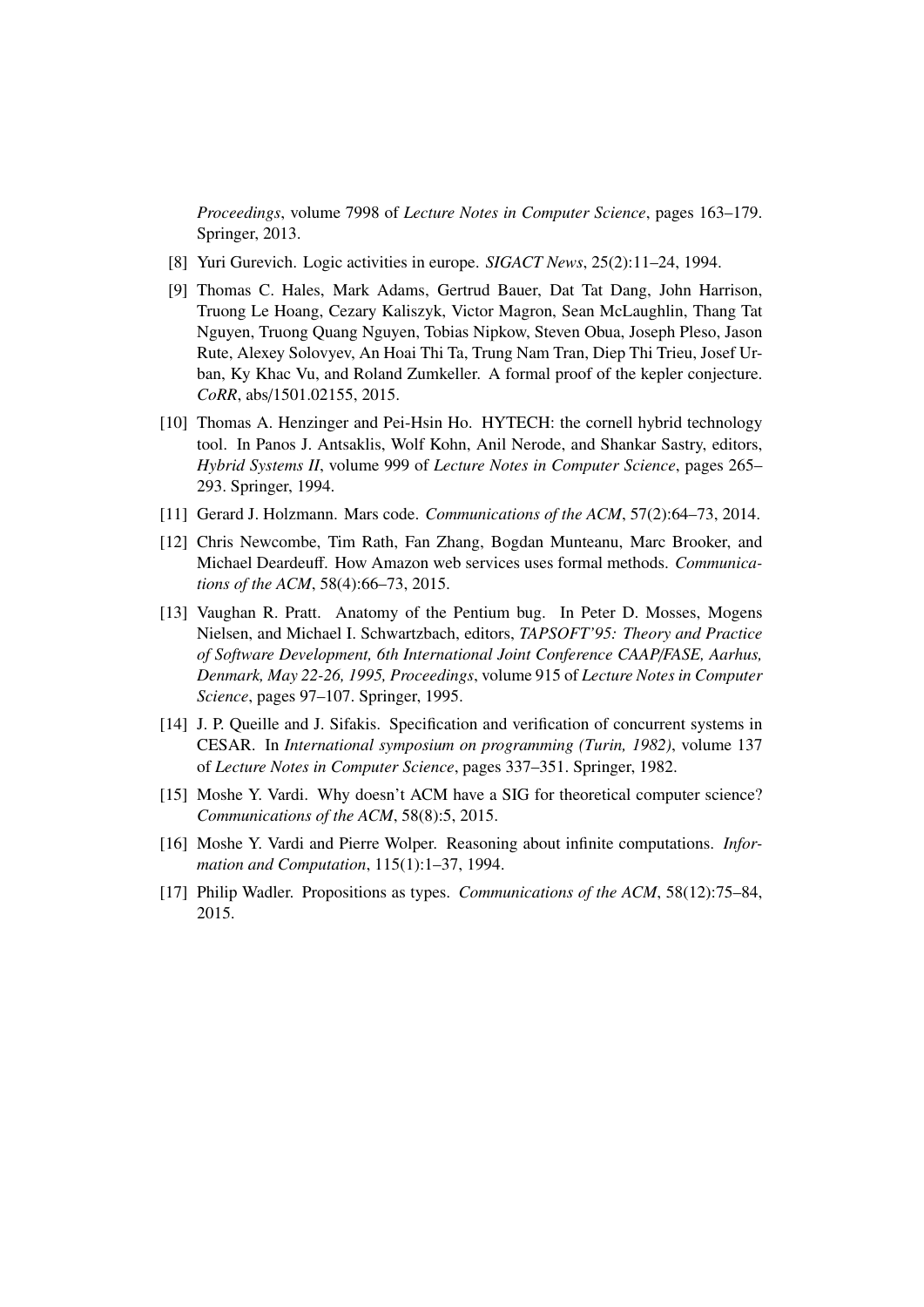### Computer Science in Europe

Thomas A. Henzinger IST Austria <tah@ist.ac.at>

It saddens me but it would be difficult to refute a claim that, in the past two decades, Europe has been falling further behind the United States in the dynamism of the information technology industry, the popularity of the computer science major, and the impact of frontier research in computing. The vast majority of Turing awards still goes to researchers who work in the United States. It is particularly disconcerting that the main strengths of European computer science appear largely unchanged from 1994: on the academic side, Europe's research leaders are still concentrated disproportionately in formal methods, and on the industrial side, Europe's technology leaders are still found primarily in the "old" economy, exemplified by the automotive industry.

To close the gap, Europe desperately needs new organizational structures in academia, a greater entrepreneurial spirit of society, an improved image for computer science as a career choice, especially among women, the mandatory acquisition of computational thinking and coding skills in secondary education, and more emphasis on principles of systems building which are critical to industry in university curricula of computer science. Israel offers a role model for closing the gap with the United States with regard to the first three points —academic structures, entrepreneurial culture, and the public image of computer science— and has been a leader in computer science education.

There are a few encouraging signs of European computer science changing. The European systems community has begun to organize itself through efforts such as the Eurosys conference and some countries are trying to remedy their deficiencies in systems research. Germany, for example, founded the Max Planck Institute for Software Systems. Several European countries and institutions have started to copy key aspects of the American career model, such as tenure tracks that give faculty early independence and doctoral programs that give students a broad graduate education. Student mobility and structured doctoral education are strongly supported by the Marie Curie program of the European Union and by the funding agencies of some countries, to counteract the wide-spread habit of researchers advancing in the same lab from undergraduate to faculty level. There have been some remarkable institutional changes. EPFL has demonstrated that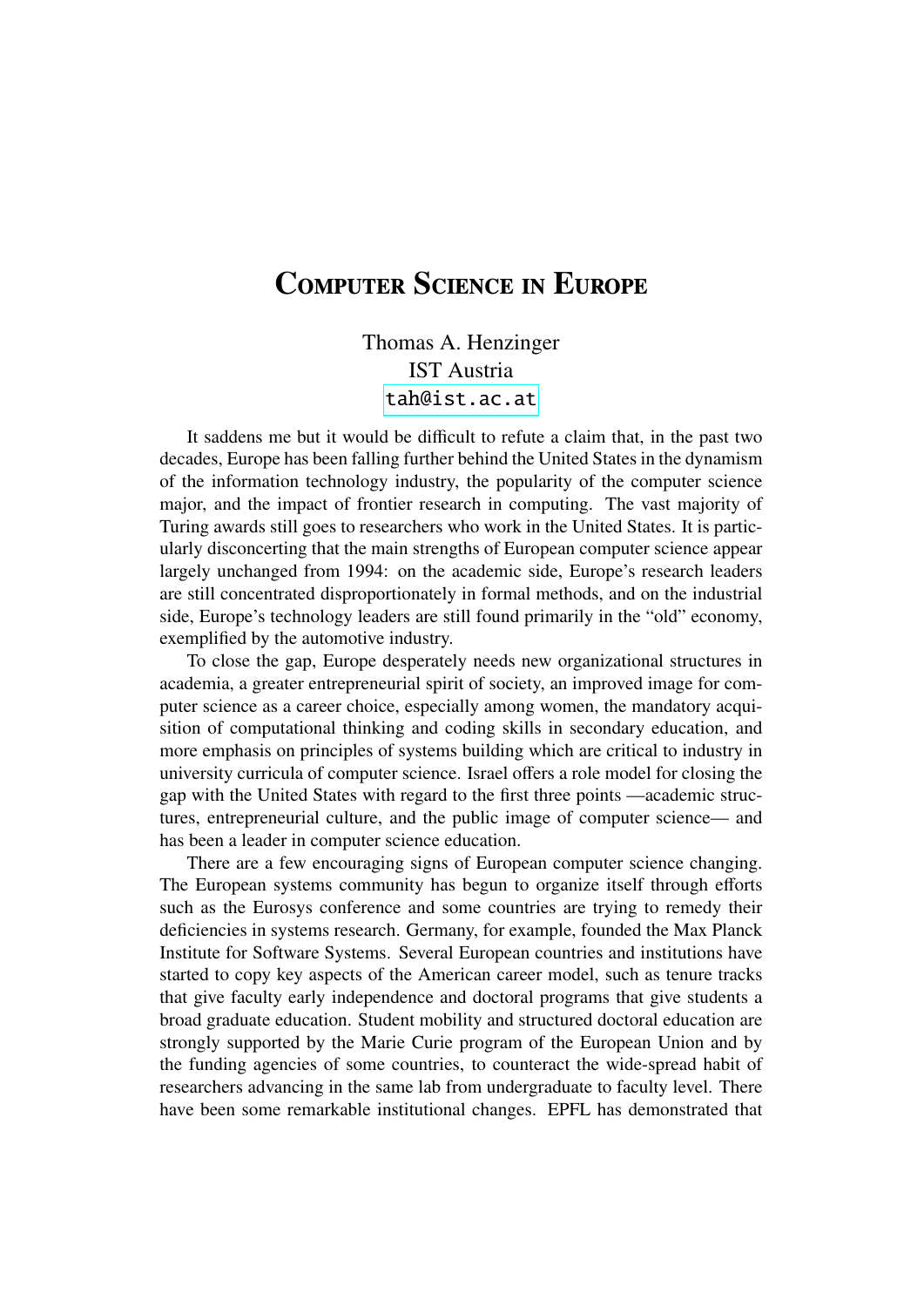changes in the organization and recruiting can lead to dramatic improvements in the scientific reputation and attractiveness of an institution. Even entirely new institutions have been founded, such as IST Austria, which naturally find it easier to implement new structures such as a tenure track and an institutional doctoral school.

The most significant development can be found, perhaps surprisingly, on the European level. I am referring to the creation of the European Research Council, which supports frontier research based purely on scientific criteria. This program has no counterpart in the United States, but if it manages to remain scientifically independent and well-funded, I am confident that its impact will change the game. These are big if's, of course, and the ERC is constantly being threatened by national interests and sectorial lobbies that favor traditional programs which distribute the available funds to more different countries, sectors, and groups. Given that politicians love to pride themselves with the founding of "strategic" consortia, centers, and flagships, and industry likes to get every possible cut of public money, the initial success of the ERC has been all the more remarkable. Let's work together so that it will trump the less effective funding formats and lift the strength of computer science in Europe.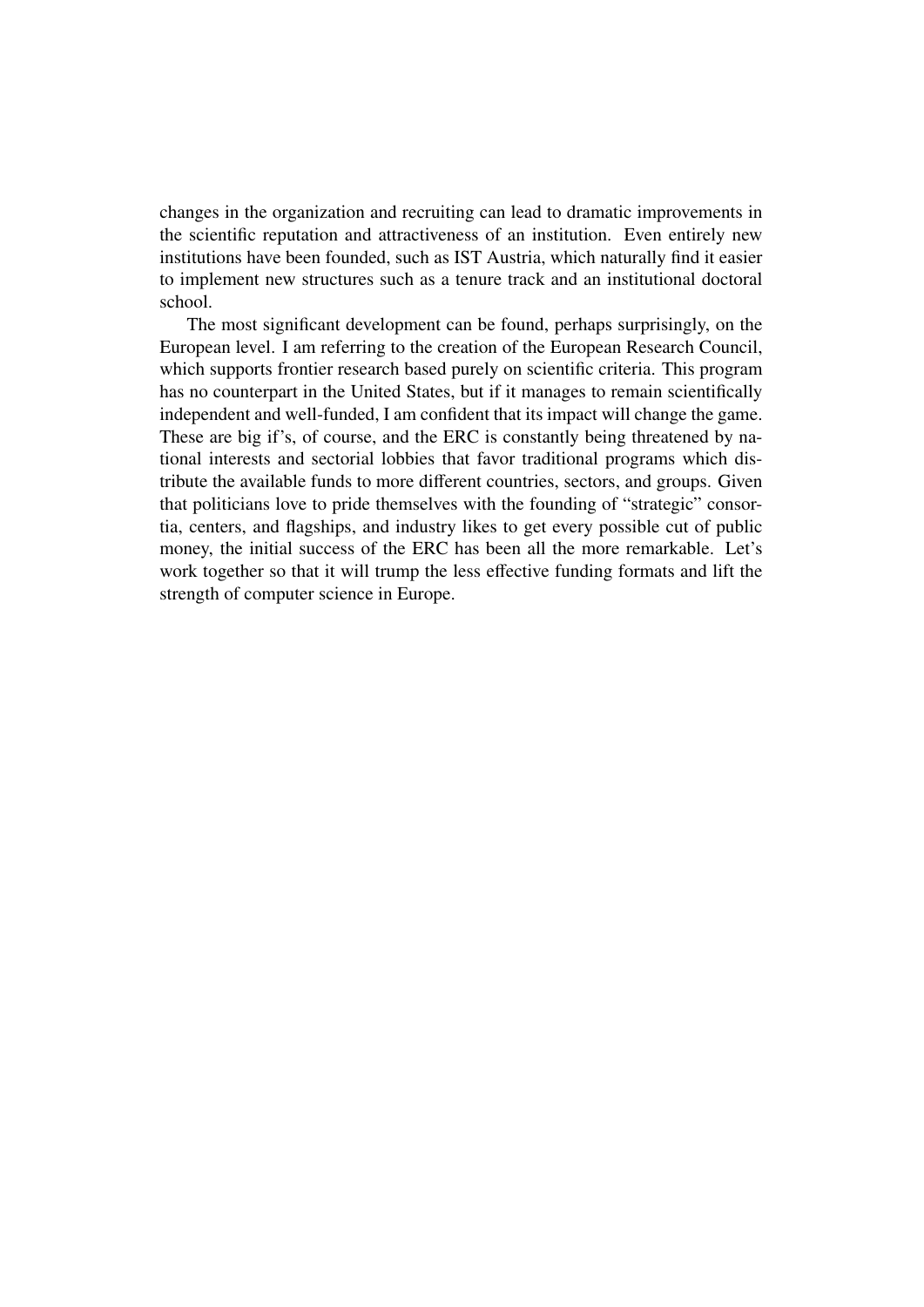## Comments of 2016 on Yuri Gurevich's Paper "Logic Activities in Europe" of 1994

Joost-Pieter Katoen and Wolfgang Thomas RWTH Aachen University <katoen@cs.rwth-aachen.de>, <thomas@cs.rwth-aachen.de>

#### Prologue

In his noteworthy paper on "Logic Activities in Europe" of 1994, Yuri Gurevich focussed on logic in relation to computer science. Following comments on "the incredible breadth of European foundational research" (in his Section 3.4), he addressed concrete programs and frameworks of research in rather short Sections 3.5–3.7 (with less than a page altogether), titled "ESPRIT", "Conference centers", and "Disparate remarks". Here he discussed the efforts of the European Community to "overcome the fragmentation of the European research by countries", he points to the research centers of Dagstuhl, Luminy, and Udine, and he mentions "strong, unifying, and active organizations" (EATCS, EACSL, and FoLLI). All this conveys a sense of appreciation of the European situation and European efforts.

In this note we try an update of these sections of Yuri's paper twenty years later, following an invitation of Luca Aceto, president of the EATCS. It is perhaps surprising that Yuri's main observations match quite well what can be said also today. In our comments we summarize the development since 1994, and we add two sections, on the landscape of conferences, workshops, and research schools, and on academic publishing in our domain.

#### European research funding

Starting with the ESPRIT program (European Strategic Program for Research and Development in Information Technology) that was launched in 1983, several frameworks opened possibilities to obtain funding (up to Framework Programs FP8 that started in 2014, also known as Horizon 2020). From ESPRIT in 1995 to Horizon 2020 there is a great leap both in scope and amount of funding. There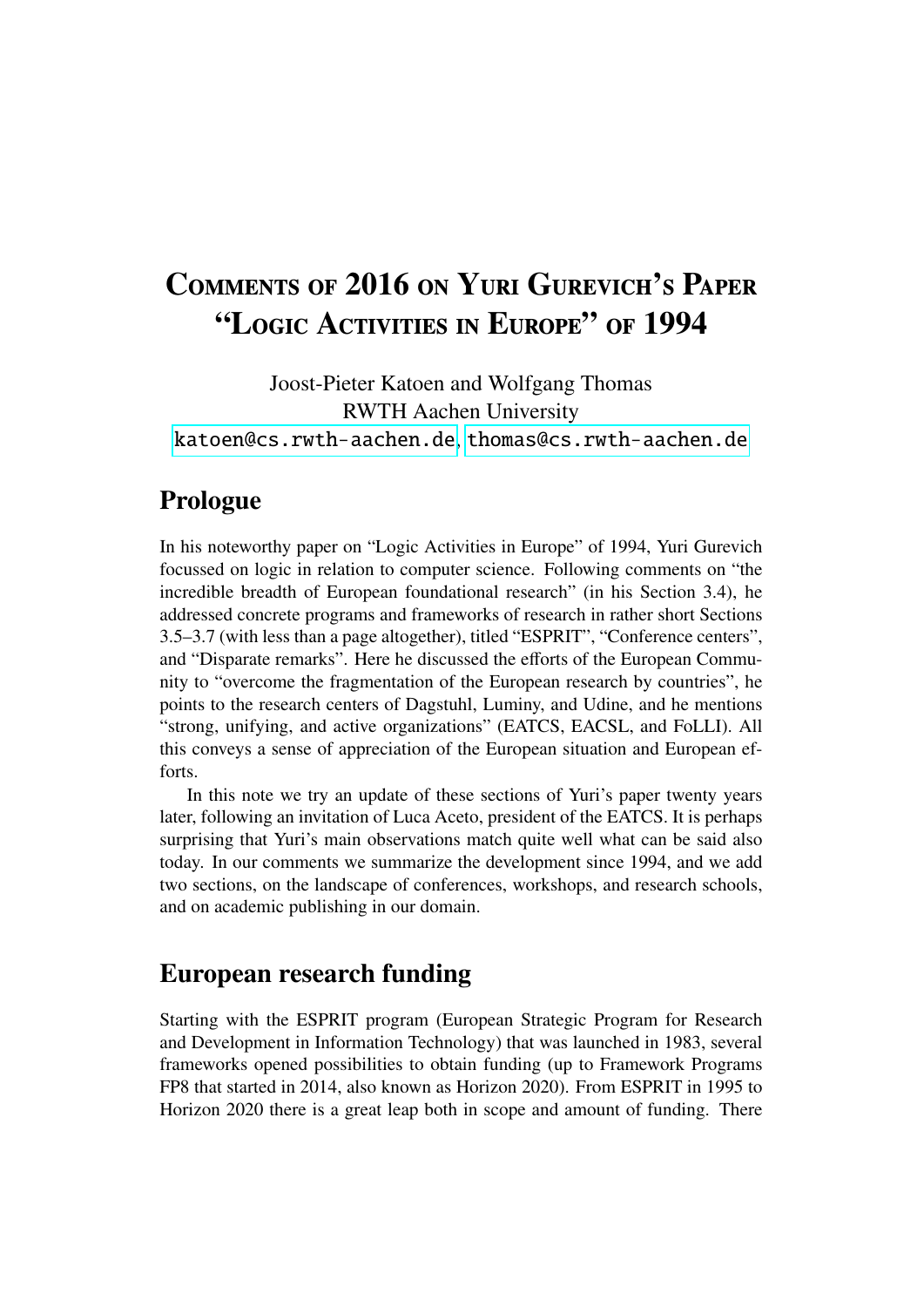were and are complaints about the bureaucracy involved in EU projects, but it is fair to say that the European funding contributed a lot to create a landscape of research which as a whole is now more European than the sum of the national research efforts. An important aspect is the increased exchange of researchers by the funding of PhD student and postdoc positions that were and are built into European research projects as well as facilitated by the Marie Curie program. This led to an integration of European research far beyond the level in 1994, both regarding integration across countries and across disciplines.

It will be interesting to see how the significantly increased focus of H2020 on applications and industrial exploitation will affect this situation. Whereas up to FP7 participation of industrial partners was mostly restricted to case study providers, H2020 requires a much more prominent role of industry in the projects. In addition, the exploitation of project results (in terms of spin-offs and industrial adoption of project results) has become a major evaluation criterion. There is not much room for theory-oriented research. As a result, the only more researchoriented sub-programs such as FET-OPEN had acceptance rates of below 5% in 2015. When this trend continues, we fear that the importance of the Framework Programs for fundamental science may be at risk.

The EU-frameworks were complemented by the European Science Foundation (ESF) which offered funding through national funding agencies. With some regret we realize that many programs of ESF terminated. The administrative overhead was smaller (as perceived from the scientists), and it seems that some competition between different funding lines is healthy.

A remarkable new development started in 2007 with the ERC (European Research Council) grants. They are complementary to the classical EU funding schemes in the sense that merits of individuals are acknowledged and their projects supported. The ERC grants are respected today as top awards, matching well the highest awards of the EU countries. By the end of 2014 more than 600 ERC projects were finalized.

### European workshops and conferences, and research schools

In 1994, the main conferences in Europe in theoretical computer science (ICALP, STACS, MFCS, FCT) were already well established, and the division into "Western" (ICALP and STACS) and "Eastern" (MFCS and FCT) conferences had become largely obsolete. With a definite focus on logic there were, for example, CSL (founded 1987) and CONCUR (founded in 1990). In 1999, ICALP was structured into Track A (for algorithms and complexity) and Track B (for formal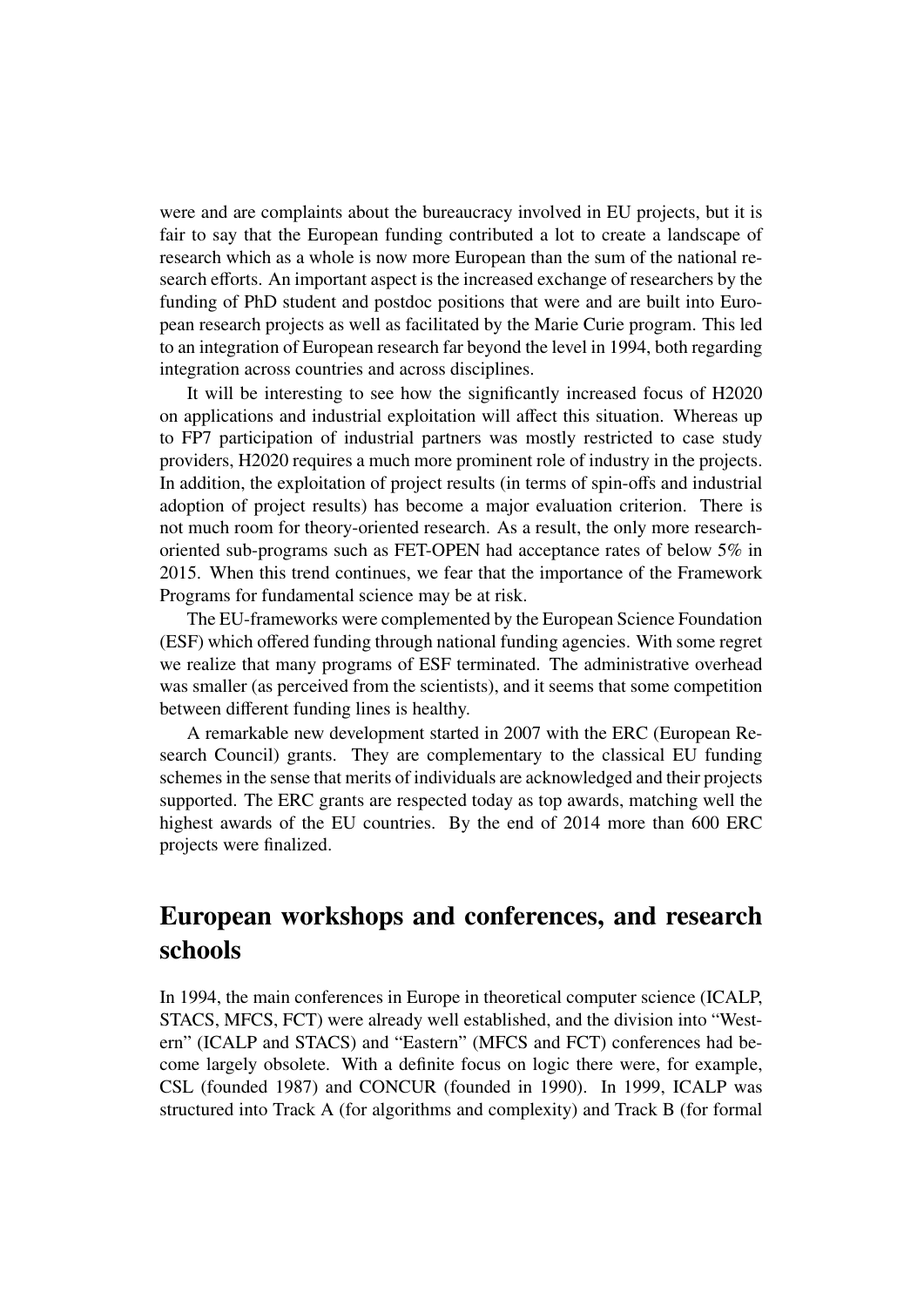methods and semantics); later a Track C was added to deal with varying subjects of special interest. As with all such divisions, problems arose in the "grey zones"; for example, automata were first put into Track A and later in Track B. On a more international level, one should mention LICS (Logic in Computer Science, which is considered the leading conference in logic related to computer science) and CAV (Computer-Aided Verification); both of them are held in Europe around every third year.

A major breakthrough in creating a European venue of "logic" (in a broad sense, and with a focus on computer science and programming in particular) was the establishment of ETAPS (European Joint Conference on Theory and Practice of Software) in 1998. It started as a multiconference bundling the five conferences FoSSaCS (Foundations of Software Science and Computation Structures), ESOP (European Symposium on Programming), FASE (Fundamental Aspects of Software Engineering), TACAS (Tools and Algorithms for the Construction and Analysis of Systems, that originally started as the European version of CAV), and CC (Compiler Construction); in 2011 a sixth conference POST (Principles of Security and Trust) was added. CC left ETAPS in 2016. ETAPS serves now as the main meeting point in the area of formal methods in Europe; usually about a dozen of workshops is associated to an ETAPS edition, and the conference receives 600–700 submissions annually.

Besides this, many more conferences and workshops were created that helped to define a European culture of research, probably with a density and vivid exchange between researchers that is not seen anywhere else in the world. Any list given at this point will be incomplete; let us just mention FM, RTA and TLCA (now joined to FSCD), CALCO, ICDT as some examples. For an illustration of the rich list of workshops with high quality, it may suffice to refer to the proceedings published with EPTCS (Electronic Proceedings in Theoretical Computer Science, discussed in more detail below), where many items can be associated to "logic" and many are held in conjunction with European conferences or at European locations.

A last aspect should not be forgotten: In various frameworks the work of young researchers is supported by research schools (often called spring school, summer school, etc.). They are most important to get young people together, to have a lively exchange between young and "established" researchers (the docents), and to foster cooperation in Europe and world-wide. The FoLLI schools (of the Federation of Logic, Language, and Information) and the Marktoberdorf summer schools (in particular the "blue series" devoted to logic) are master examples. The significance of these events is acknowledged by EATCS; since 2014 there is an annual EATCS summer school for young researchers.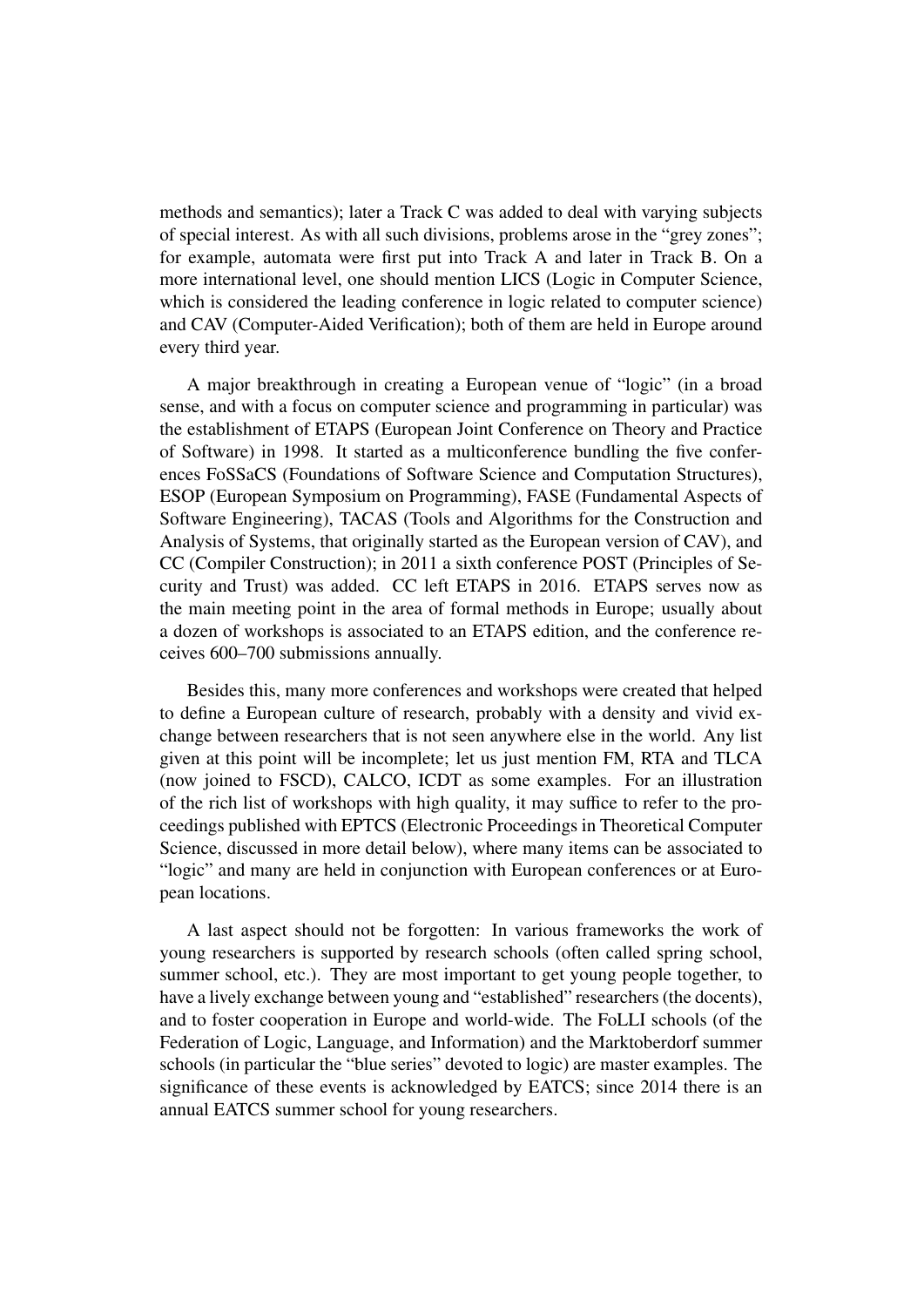#### Research centers

Since its foundation in 1990, Schloss Dagstuhl (Saarland, Germany) has developed into a leading address for small meetings in top-level research; every week one or two seminars are held in various domains of computer science. Much progress in logic, semantics, verification, and formal methods was greatly supported (sometimes even made possible) by these seminars. From time to time "perspectives workshops" are held on long-term challenges, interdisciplinary cooperation, etc. There does not seem to be any other place in the world matching this profile. The formal status of Dagstuhl was strengthened (beyond a locally funded institute) by inclusion in the "Leibniz-Gemeinschaft", in which institutions of nation-wide significance are funded by the German federal ministry of research. In Italy, Bertinoro was established as a similar center (however covering many other subjects besides computer science). It is interesting to note that these centers of (at least) European relevance are just funded with national money. The successful Dagstuhl concept has given rise to similar initiatives both within Europe (the already mentioned Bertinoro and the Lorentz Center in the Netherlands) as well as outside Europe such as NII Shonan (in Japan) and Mysore (in India) whose scope as Bertinoro goes beyond computer science.

#### Developments in academic publishing

The ever increasing prices for published research and the commercialization of publishing (in stock-market companies, such as Elsevier, and enterprises held by private equity firms, such as Springer) led to activities in the scientific community to start alternative models of publication, aiming at open access at small fees. Back in 1994, this development was visible only in its nucleus. The open access platform arXiv had been founded in 1991 and from 1999 was hosted at Cornell University, giving it a firm perspective. In France, the open access archive HAL (Hyper Articles en Ligne) has been launched in 2011.

The community of logic in computer science was active and successful in opening non-commercial high-level journals in their domain. The first was ACM Transactions on Computational Logic, founded in 2000 with Krzysztof Apt as first editor-in-chief, the second was Logical Methods in Computer Science, founded in 2005 with Jiri Adamek as editor-in-chief, who also cared for the enormous work of hosting the journal (as an overlay of arXiv) at the Technical University of Braunschweig. These efforts (jointly by many people and institutions, not just in Europe) significantly changed the infrastructure conditions in which our research takes place. It is worth to mention that both journals have rapidly obtained a very good status among the traditional journals in logic.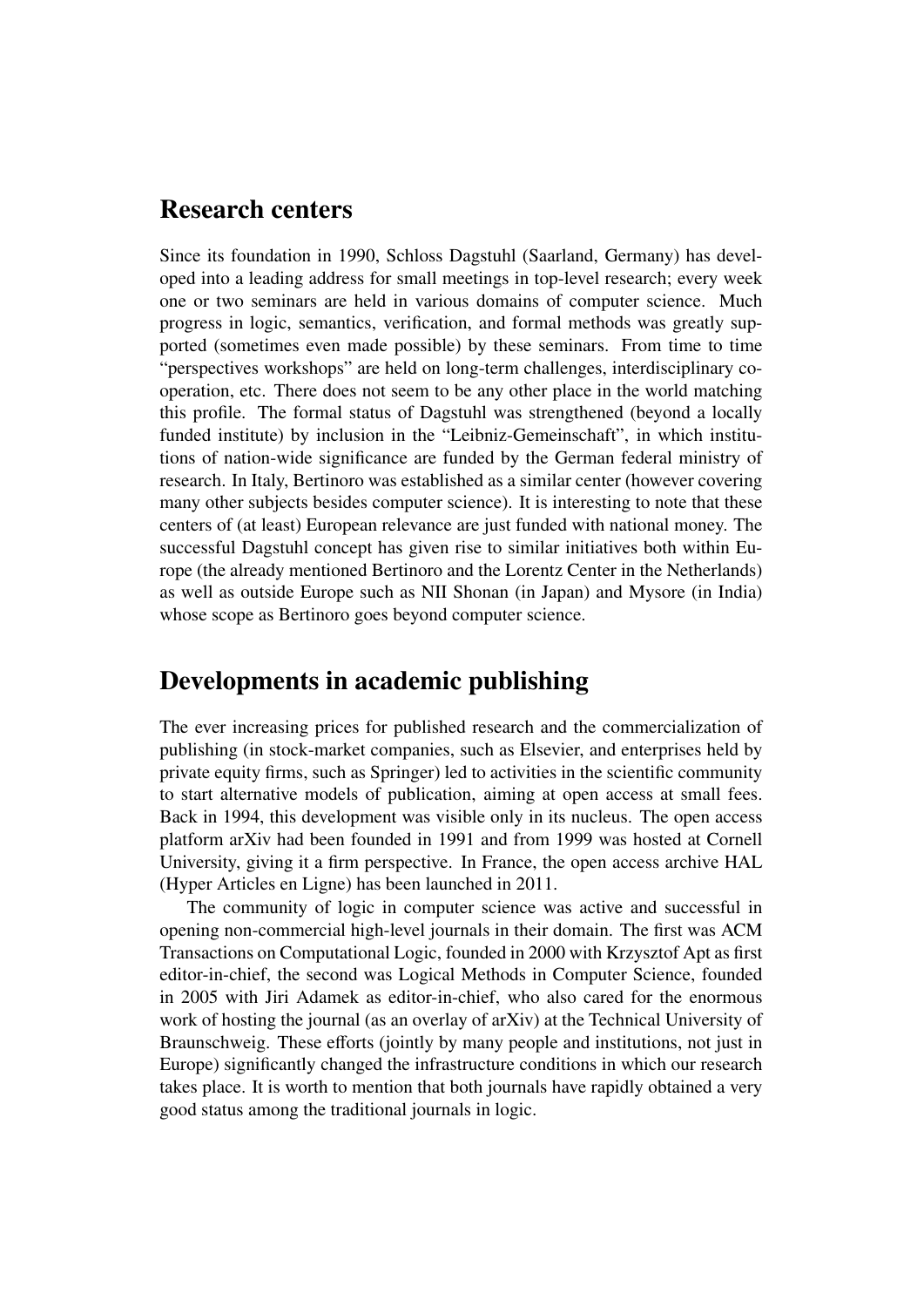On the level of conference proceedings, the "classical venue" back in 1994 was Springer LNCS. Reacting to price increases that prohibited many libraries to order these proceedings, alternative publication venues were founded. First we mention LIPIcs (Leibniz International Proceedings in Informatics) for high-quality conferences, founded in 2008 as a joint project of STACS, FSTTCS (Foundations of Software Technology and Theoretical Computer Science, an India-based top-level conference), and Dagstuhl. Secondly there is EPTCS (Electronic Proceedings in Theoretical Computer Science) for high-level workshops, started in the same year by Rob van Glabbeek. The conferences ICALP and ETAPS stayed with LNCS (in the newly created subseries ARCoSS, whose editors-in-chief were simultaneously president of EATCS and chair of the ETAPS steering committee, respectively), but various logic-related conferences (among them CSL and CONCUR) joined LIPIcs. In 2015 ICALP followed. In the present rapid development the perspectives are quite open, but already the fact that there is now competition between commercial and non-commercial publication models is an improvement of the situation, regarding the main purpose of publication, namely the (affordable) exchange of scientific ideas and results.

#### Associations

As mentioned by Yuri Gurevich in 1994, EATCS was then active and strong as a scientific association in theoretical computer science. Today one can say that this European institution in fact serves as the representation world-wide in this domain. In the (sub-) domain of logic, EACSL (European Association of Computer Science Logic) has established itself as another strong and visible reference point. In the field of formal systems development, FME (Formal Methods Europe) is rather active and amongst others responsible for the FM symposium. Many awards and prizes have been established to acknowledge excellent contributions; as examples we mention the Presburger Award (by EATCS, for young researchers) and the Ackermann Award (by EACSL, for dissertations in the area of logic in computer science), both named after logicians. On a more advanced level, SIGLOG, mentioned below, launched the Alonzo Church Award for Outstanding Contributions to Logic and Computation in cooperation with EATCS, EACSL, and the Kurt Gödel Society.

Summing up, logic in computer science continues to have a very strong representation in Europe. It looks stronger than in the U.S. where algorithms and complexity theory still seem to enjoy higher estimation. The foundation of ACM SIGLOG (Special Interest Group on Logic and Computation, established in 2014) may change this; here we have a venue of logic in computer science which is visible and appreciated world-wide. It should also be useful in connecting research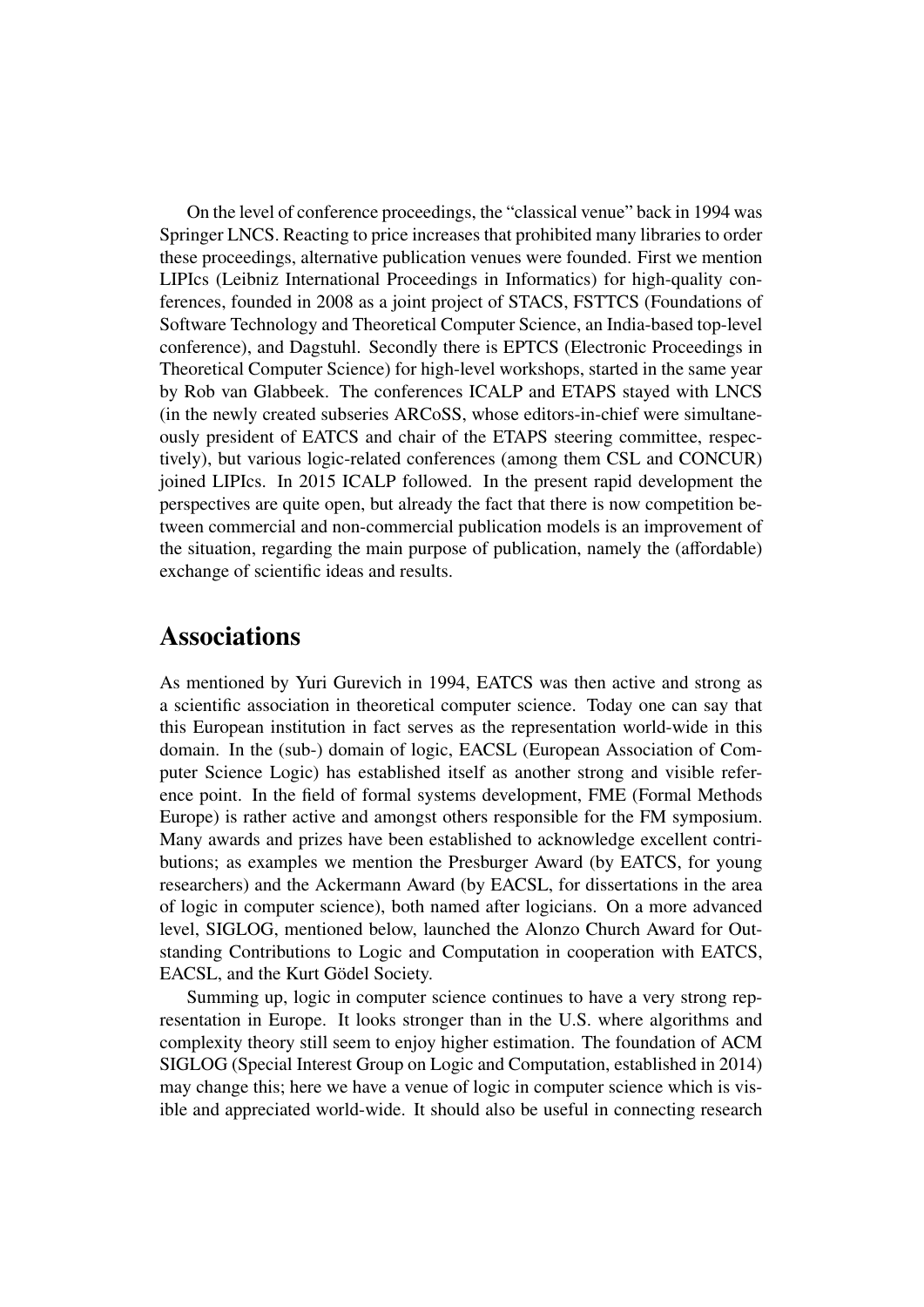in Europe and the U.S. with that of many Asian countries in which the last twenty years have seen a considerable increase of research activities in logic related to computer science.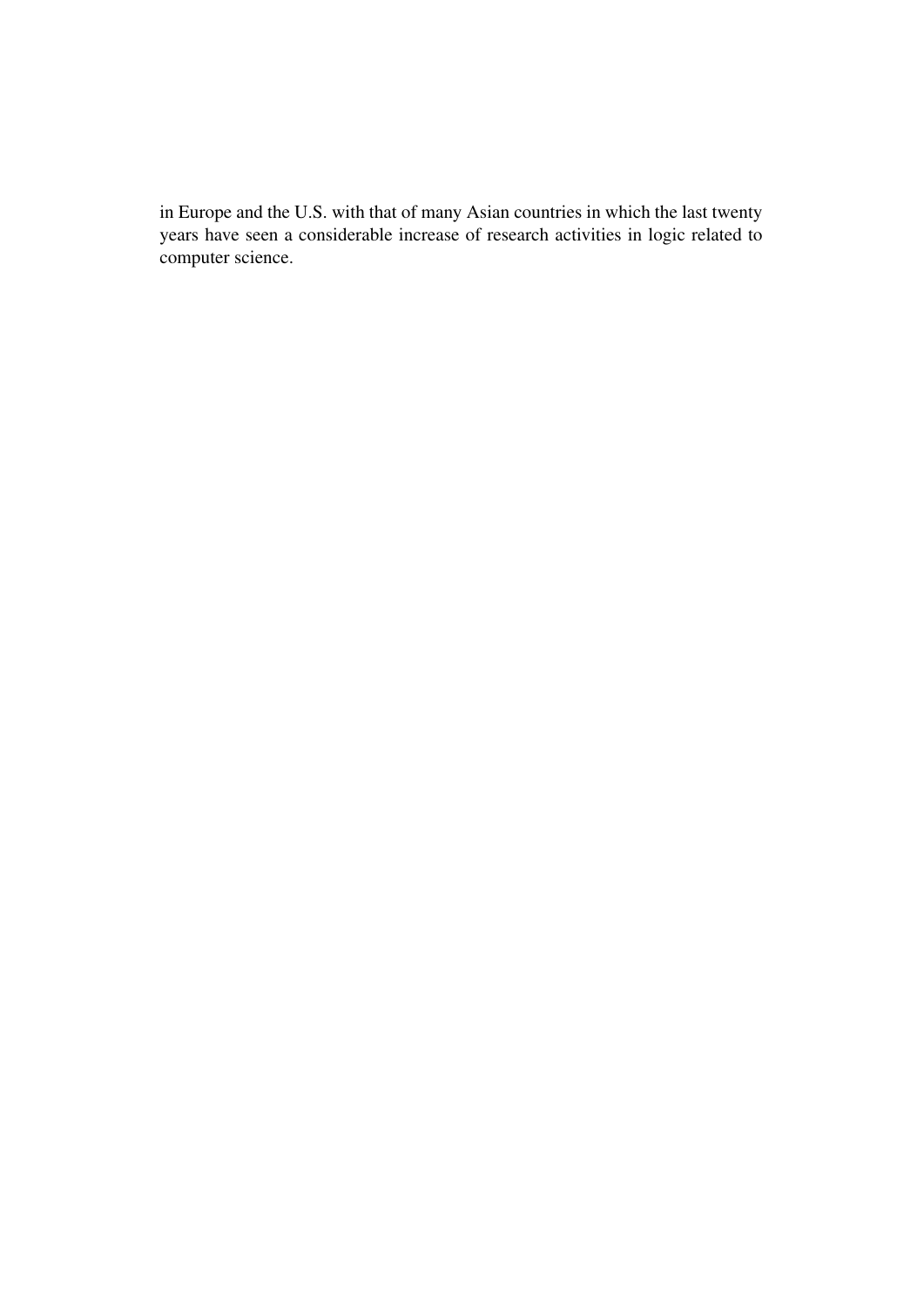## ON THE TWO SIDES OF THE ATLANTIC IN LOGIC and Computation

#### Moshe Y. Vardi Rice University <vardi@cs.rice.edu>

In his 1977 EWD Note 611, "On the fact that the Atlantic Ocean has two sides,"[1](#page-17-0) Edsger Dijkstra noted the different attitudes towards computing research in Northern America and Western Europe. Yuri Gurevich noted the same phenomenon in his 1992 report, "Logic Activities in Europe."[2](#page-17-1) In a 2015 Communications of the ACM editorial I revisited this issue and asked "Why Doesn't ACM Have a SIG for Theoretical Computer Science?" <sup>[3](#page-17-2)</sup> The key issue raised in that editorial was the split between Volume-A-type and Volume-B-type research in Theoretical Computer Science (TCS), referring to the 1990 Handbook of Theoretical Computer Science, with Jan van Leeuwen as editor. The handbook consisted of Volume A, focusing on algorithms and complexity, and Volume B, focusing on formal models and semantics. In other words, Volume A is the theory of algorithms, while Volume B is the theory of systems (hardware and software). North American TCS tends to be quite heavily focused on Volume A, while European TCS tends to encompass both Volume A and Volume B. The ACM Special Interest Group on Algorithms and Computation Theory (SIGACT) is, de facto, a special-interest group for Volume-A TCS.

I pointed out in my editorial that this division did not exist prior to the 1980s. In fact, the tables of contents of the proceedings of two North American premier TCS conferences–IEEE Symposium on Foundations of Computer Science (FOCS) and ACM Symposium on Theory of Computing (STOC)–from the 1970s reveal a surprisingly (from today's perspective) high level of Volume-B content. In the 1980s, the level of TCS activities in North America grew beyond the capacity of two annual single-track three-day conferences, which led to the launching of what was known then as "satellite conferences." Shedding the "satellite" topics allowed FOCS and STOC to specialize and develop a narrower focus on TCS. But this narrower focus in turn has influenced what is considered TCS in North

<span id="page-17-0"></span><sup>1</sup><http://www.cs.utexas.edu/~EWD/ewd06xx/EWD611.PDF>

<span id="page-17-1"></span><sup>2</sup><http://research.microsoft.com/en-us/um/people/gurevich/Opera/105.pdf>

<span id="page-17-2"></span><sup>3</sup><http://doi.acm.org/10.1145/2791388>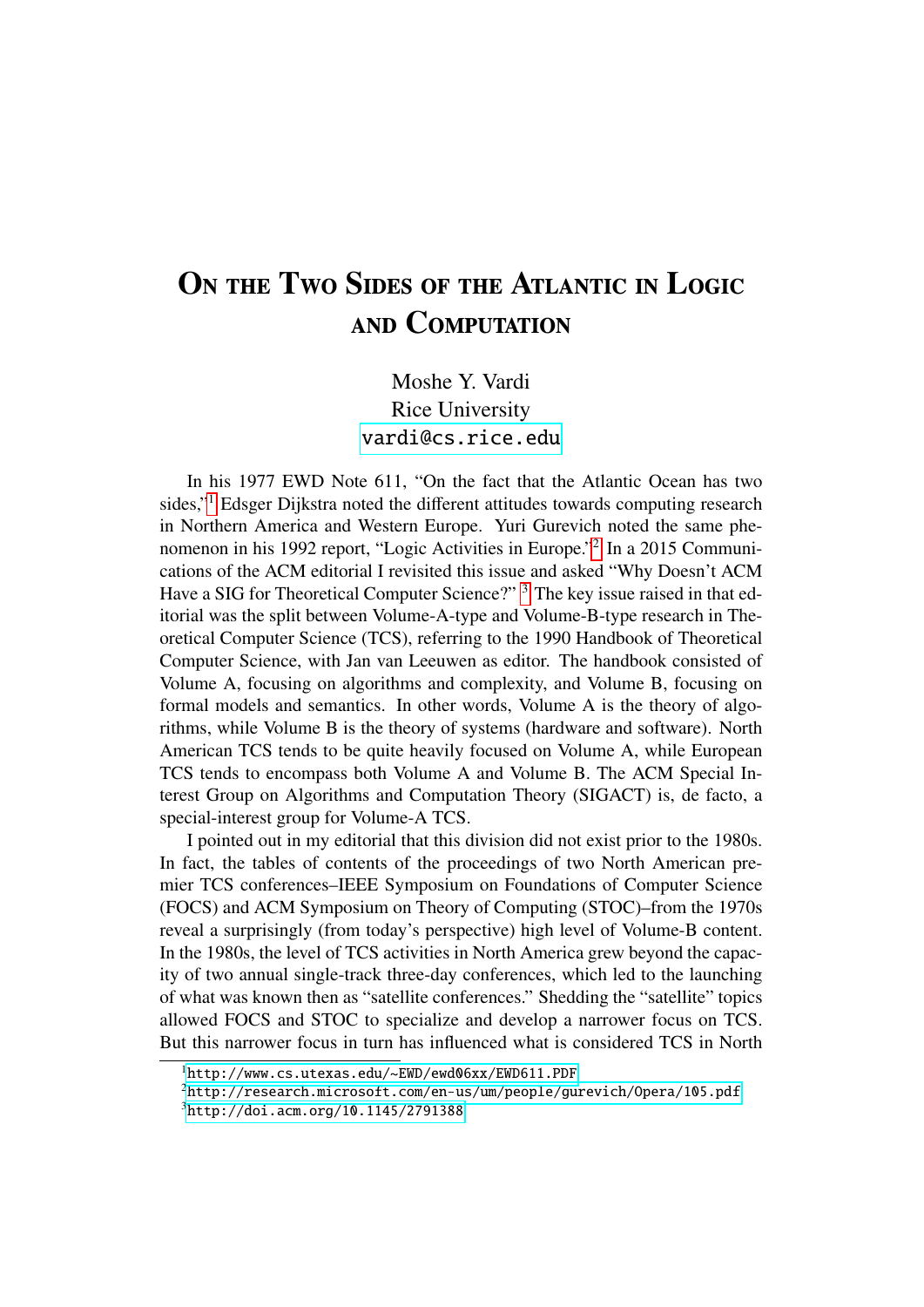America. In contrast, the European Association for Theoretical Computer Science (EATCS) expanded the scope of its flagship conference, the International Colloquium on Automata, Languages, and Programming (ICALP), by reorganizing the conference along several tracks. In 2015, ICALP consisted of three tracks: Track A: Algorithms, Complexity and Games; Track B: Logic, Semantics, Automata and Theory of Programming; and Track C: Foundations of Networked Computation: Models, Algorithms and Information Management. The reorganization along tracks allowed EATCS to broaden its scope, rather than narrow it like SIGACT.

But the reality is that if one zooms into Volume-B research, one finds again the Volume-A/Volume-B dichotomy, also reflected in the range of topics of the Symposium on Logic in Computer Science (LICS), the flagship conference of the ACM Special Interest Group on Logic and Computation (SIGLOG). Subvolume A of Volume-B research is concerned with connections between logic, algorithms, and computational complexity. Descriptive-Complexity Theory, for example, aims at bridging computational complexity and logic by studying the expressive power needed to describe problems in given complexity classes. A celebrated result in this area is Fagin's Theorem, which relates NP to Existential Second-Order Logic. Model Checking, as another example, studies the evaluation of logical formalisms, including various temporal logics, over finitely represented structures. Automata theory often provides tools to bridge between logic and algorithms. The Büchi-Elgot-Trakhtenbrot Theorem, for example, provides automatatheoretic tools for solving the satisfiability problem for Monadic Second-Order Logic on finite words.

Sub-volume B of Volume-B research, in contrast, is concerned with semantical and methodological foundations for programming and programming languages. Domain theory, for example, studies special kinds of partially ordered sets called domains. Domain theory is used to specify denotational semantics, especially for functional programming languages. Category theory, as another example, formalizes mathematical structure and its concepts in terms of a collection of objects and of arrows (also called morphisms). Category theory provides powerful modeling idioms and has deep connections to types in programming languages. Concurrency theory studies formalisms for modeling and analyzing concurrent systems. Proof Theory is of major interest in Sub-volume B of Volume B research, and a distinguished result is the Curry-Howard Correspondence, which provides a direct relationship between types in computer programs and formal proofs in certain logics.

The split between Sub-volumes A and B within Volume-B research can perhaps be traced to the standard division of mathematical logic into several branches: computability theory, model theory, proof theory, and set theory. (See the 1989 Handbook of Mathematical Logic, with John Barwise as editor.) While set theory